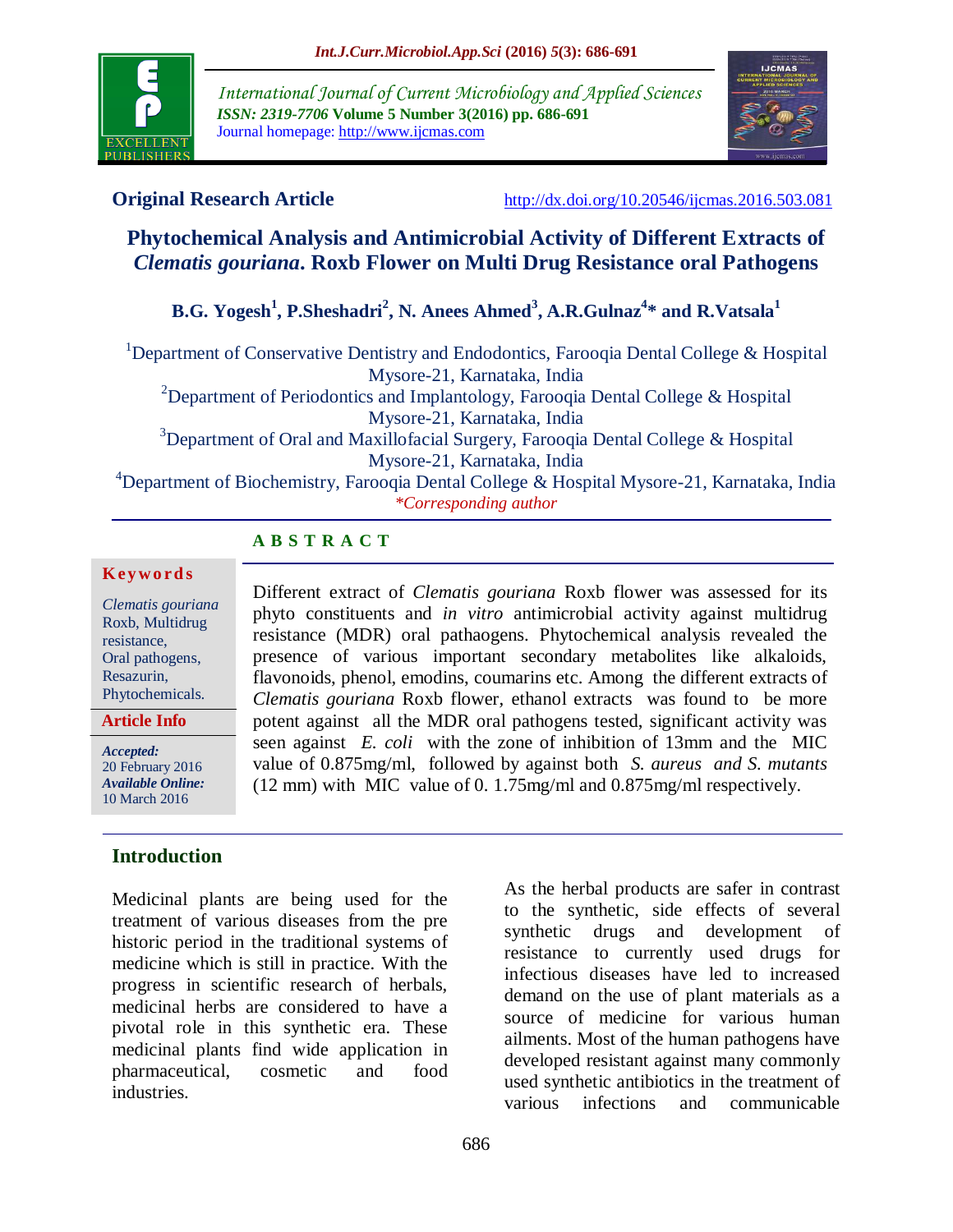diseases which has created alarming clinical situations in the treatment of infections. Many reports show that gram-negative bacteria have a higher resistance to plant extracts than gram-positive bacteria. This may be due to the difference in their cell wall structures (Paz *et al.*, 1995; Vlietinck *et al.*, 1995; Kudi *et al*., 1999; Palambo and Semple, 2001).

Hence it has become necessary for the search of new antimicrobial agent from other sources, the most convenient natural source is the plants as they produce a variety of compounds to protect themselves against various pathogens, may be because of this reason in traditional medicine plants are being used to treat chronic as well as acute infectious diseases.

Medicinal plants have been used for its antibacterial, antifungal and antiviral activities from many decades in different parts of the world (Ali *et al.,* 1998; Barbour *et al.,* 2004; Yasunaka *et al.,* 2005).The antimicrobial compounds found in plants may prevent bacterial infections by different mechanisms than the commercial antibiotics and therefore may have significant value in treating resistant microorganism strains (Eloff, 1999).

*Clematis gouriana* **Roxb**., is a woody climber belongs to the family Ranunculaceae. It is widely used in Ayurveda for the treatment of various ailments. Whole plant is poisonous, stem and leaves are bitter, the juice of freshly crushed leaves and stems has a vesicant blistering action.

Whole plant juice is used is to treat cold, headache, for wound healing, infections. Leaf extract is used to treat eczema, boils, itches, also applied to scabies, cuts and wounds, powdered leaves are used as snuff for sinusitis.. Flowers are used as insecticides. Roots decoction is given to treat stomachache (CRC World Dictionary of Medicinal and Poisonous Plants). Aerial parts and roots contain a quaternary aporphine alkaloid, magnofluorine. The leaves yield protoanemonin, a fungitoxic compound. Some researchers have proved its efficacy as antimicrobial agents (Sankar Narayan Sinha 2006 ), anti ulcerative and hepato protective activity (Kulkarni A. S *et al* 2012), anti inflammatory activity (Gulnaz.A.R *et al* 2014 ). In the present study different extract of *Clematis gouriana*  Roxb flower was assessed for its phyto constituents and *in vitro* antimicrobial activity against MDR oral pathogens to provide scientific validation to this plant.

## **Materials and Methods**

# **Plant Collection**

The Healthy disease free plant *Clematis gouriana* Roxb was collected, from Western Ghats. The plant was identified and authenticated at National Ayurveda Dietetics Research Institute Bangalore, (voucher no: RRCBI- 1194). The flowers were separated from the plants, washed, shade dried at room temperature and then homogenized to fine powder of a 30 mesh sizes and stored in airtight bottles at 4°C.

## **Extraction of Plant Material**

About 50gm of dried flower powder was subjected to extraction by a hot percolation method with different solvent in their increasing polarity (Chloroform, ethyl acetate, ethanol water respectively),in Soxhlet apparatus. Extraction step was carried out until the extractive becomes colorless, the extract was concentrated by using flash evaporator and the dried extracts were stored at  $\overline{4}^{\circ}$ C for further study.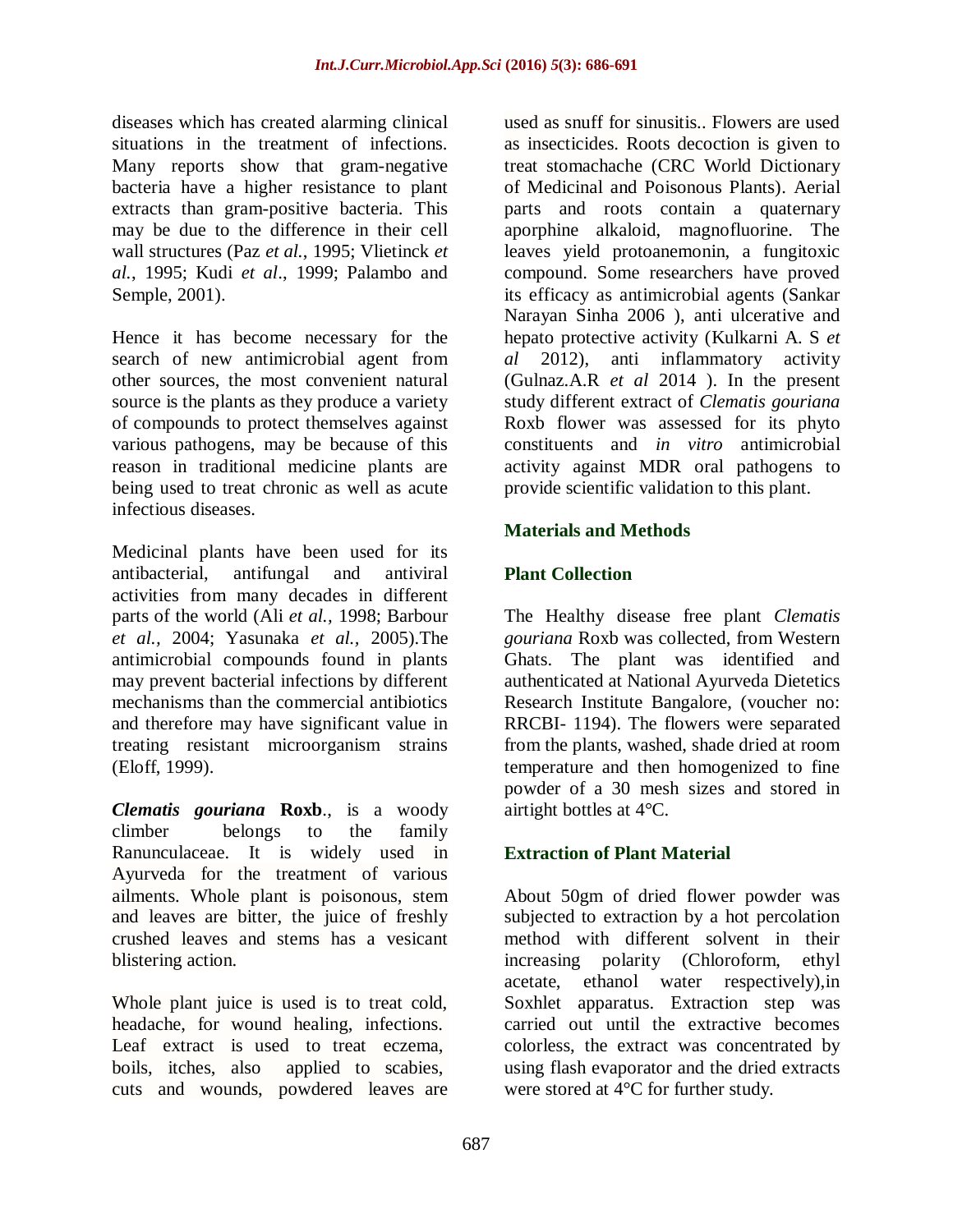## **Phytochemical Screening**

The secondary metabolites like, alkaloids, flavonoids, phenols, tannins, etc were assessed as per the standard procedures. (Gulnaz.A.R and Savitha.G. 2013)

## **Antibacterial Assay**

## **Microorganisms Tested**

Oral pathogenic organisms were isolated from clinical samples (Department of Microbiology, Farooqia Dental College and Hospital Mysore, India). Four multi drug resistant oral pathogens *S. aureus, E. coli, Lacto bacillus,* and *E.fecalis,* are used in this study.

## **Antimicrobial Activity by disc Diffusion Method**

The disc diffusion assay methods was used to determine antimicrobial efficacy briefly, the inoculums of microorganisms was adjusted to 0.5 McFarland standard, diluted bacterial culture (100 μl) was spread over nutrient agar plates with a sterile swab. 100 μl of the each extracts were applied to each filter paper disc (Whatman No. 1, 6 mm diameter.) and allowed to dry before being placed on the agar plate. Each extract was tested in triplicate and the plates were inoculated at 37°C for 24 hrs. Antimicrobial activities were evaluated by measuring inhibition zone diameters (NCCLS).

## **MIC by 96 well Resazurin based Microtiter Dilution**

Resazurin based micro titer dilution assay was used to determine MIC. Under aseptic conditions the first row of micro titer plate was filled with 50 μl of test materials in 10% (v/v) DMSO. All the wells of micro titer plates were filled with 50 μl of nutrient broth. Two fold serial dilution (through out

the column) was achieved by starting transferring 50 μl test material/standard antibiotic from first row to the subsequent wells in the next row of the same column and so that each well has 50 μl of test material/ standard antibiotic in serially descending concentrations. 15 μl of Resazurin solution (as indicator) was added in each well. Finally the inoculums of microorganisms were adjusted to 0.5 Mc Farland standards a volume of 15 μl of the bacterial and fungal suspension added. Each plate was wrapped loosely with cling film to avoid the dehydration of bacterial culture. The plates were incubated in temperaturecontrolled incubator at 37° C for 24 hrs. The color change in the well was observed visually. Any color change observed from purple to pink or colorless was taken as positive. The lowest concentration of plant leaf extract at which color change occurred was recorded as the MIC value. (Gulnaz.A.R and Savitha.G 2013.)

## **Statistical Analysis**

The result were express as Mean  $\pm$  SEM. Statistical analysis was carried out using one way ANOVA followed by Dunnett's multiple comparison tests.

## **Results and Discussion**

Medicinal plants are potential sources to cure various diseases. In contrast to synthetic pharmaceuticals phyto medicines show their curative effects through the additive or synergistic action of several chemical compounds acting at single or multiple target sites associated with a physiological process. This synergistic or additive pharmacological effect can be beneficial by eliminating the problematic side effects (Raja and Pugalendi, 2010). The therapeutic benefit of medicinal plants is often attributed to their antioxidant properties (Ljubuncic *et al*., 2006).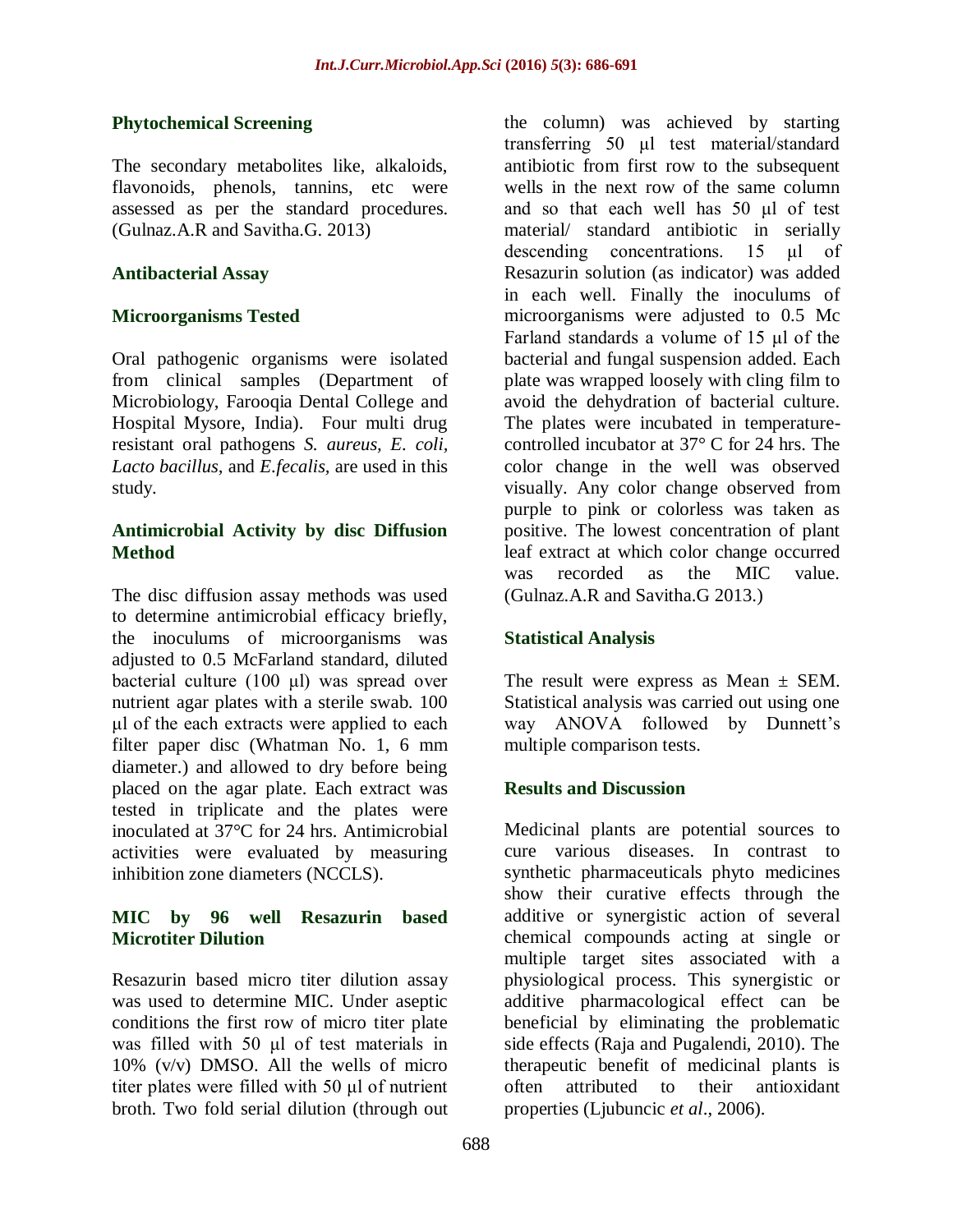The preliminary phytochemical screening of the present study revealed the presence of

many important compounds which are presented in table-1.

#### **Table.1** Phytochemical Analysis of Ethanolic Extract of *Clematis gouriana* Roxb Flower

| <b>Phyto component</b> | <b>CGF C</b> | <b>CGF EA</b> | <b>CGFE</b> | <b>CGFW</b> |
|------------------------|--------------|---------------|-------------|-------------|
| Alkaloids              |              |               |             |             |
| Flavonoids             |              |               |             |             |
| <b>Tannins</b>         |              |               |             |             |
| Phenol                 |              |               |             |             |
| Coumarin               |              |               |             |             |
| Emodin                 |              |               |             |             |
| Steroid                |              |               |             |             |

#### **Table.2** *In vitro* Antibacterial Activity (Inhibitory Zone in Millimeter) of Different Extracts of *Clematis gouriana*. Roxb Flower against MDR Oral Pathogens

| <b>Antimicrobial disc</b>      | <i>S. aureus</i>           | E. coli                    | E. fecalis                 | S. <i>mutants</i>       |  |
|--------------------------------|----------------------------|----------------------------|----------------------------|-------------------------|--|
|                                | Zone of inhibition/ mm     |                            |                            |                         |  |
| Amoxicillin-Clavulanic acid 30 | R                          | R                          | R                          | R                       |  |
| Cefixime                       | R                          | R                          | R                          | R                       |  |
| Amikacin                       | $7 \pm 0.15$               | $8 + 3.10$                 | $7 + 4.50$                 | $9 + 7.0$               |  |
| Tetracyclin                    | $07 \pm 0.10$              | $07\pm8.25$                | R                          | R                       |  |
| Doxycyline                     | $08 \pm 5.18$              | $08 \pm 0.11$              | R                          | $07\pm0.46$             |  |
| chlorhexidine                  | $07\pm4.10$                | $08 \pm 0.46$ <sup>c</sup> | $07 \pm 0.1$               | $07 \pm 0.1$            |  |
| CGF C                          | $08 \pm 0.80$              | $07\pm7.10$                | $07+0.0$                   | $07 \pm 0.4$            |  |
| <b>CGF EA</b>                  | 07±7.10                    | $07+4.15$                  | $08 \pm 2.38$ <sup>c</sup> | $09 \pm 0.4^b$          |  |
| <b>CGFE</b>                    | $12\pm0.31^{\rm b}$        | $13 \pm 0.3$ <sup>a</sup>  | $11 \pm 0.4^b$             | $12{\pm}0.0^a$          |  |
| <b>CGFW</b>                    | $09 \pm 0.60^{\mathrm{b}}$ | $08 \pm 0.27$ <sup>c</sup> | $09\pm1.10^{\mathrm{b}}$   | $10\pm6.0^{\mathrm{b}}$ |  |

#### **Table.3** Minimum Inhibitory Concentration (MIC) of Different Extracts of *Clematis Gouriana*. Roxb Flower by Resazurin Micro Titre-plate Assay

| <b>Antimicrobial source</b>    | S. aureus                    | E. coli                 | E. fecalis            | S. <i>mutants</i>           |  |  |
|--------------------------------|------------------------------|-------------------------|-----------------------|-----------------------------|--|--|
|                                | (MIC, mg/ml)                 |                         |                       |                             |  |  |
| Amoxicillin-Clavulanic acid 30 | ۰                            |                         |                       |                             |  |  |
| Cefixime                       |                              |                         |                       |                             |  |  |
| Amikacin                       |                              |                         |                       |                             |  |  |
| Tetracyclin                    | $5.0 \pm 0.50$               | $5.0 \pm 0.7$           |                       |                             |  |  |
| Doxycyline                     | $2.5 \pm 1.25$ <sup>c</sup>  | $5.0 \pm 0.57$          |                       | $5.0 \pm 4.0$               |  |  |
| Chlorhexidine                  | $5.0 \pm 3.40$               |                         | $5.0 \pm 0.38$        | $5.0 \pm 8.5$               |  |  |
| CGF C                          | $1.75 \pm 0.37$ <sup>a</sup> | $5.0 + 4.50$            | $5.0 \pm 0.45$        |                             |  |  |
| <b>CGF EA</b>                  | $5.0 \pm 0.00$               |                         | $5.0 \pm 5.05$        | $2.5 \pm 7.9$               |  |  |
| CGF E                          | $1.75 \pm 0.7$ <sup>a</sup>  | $0.875 \pm 2.0^{\circ}$ | 2. $5\pm8.0^{\circ}$  | $0.875 \pm 0.6^{\text{a}}$  |  |  |
| CGF W                          | $5.0 \pm 3.0$                |                         | $2.5 \pm 0.0^{\circ}$ | $2.5 \pm 0.35$ <sup>c</sup> |  |  |

(**+**: Present, **-** : Absent **R:** Resistant / No activity, **CGF C**: Chloroform extract, **CGF EA**: Ethyl acetate extract, **CGF E**: ethanol extract, **CGF W**: water extract.).The values are means of triplicates ± standard deviation, the values followed by different superscript differ significantly  ${}^a p$ <0.001,  ${}^b p$  <0.01,  ${}^c p$ <0.05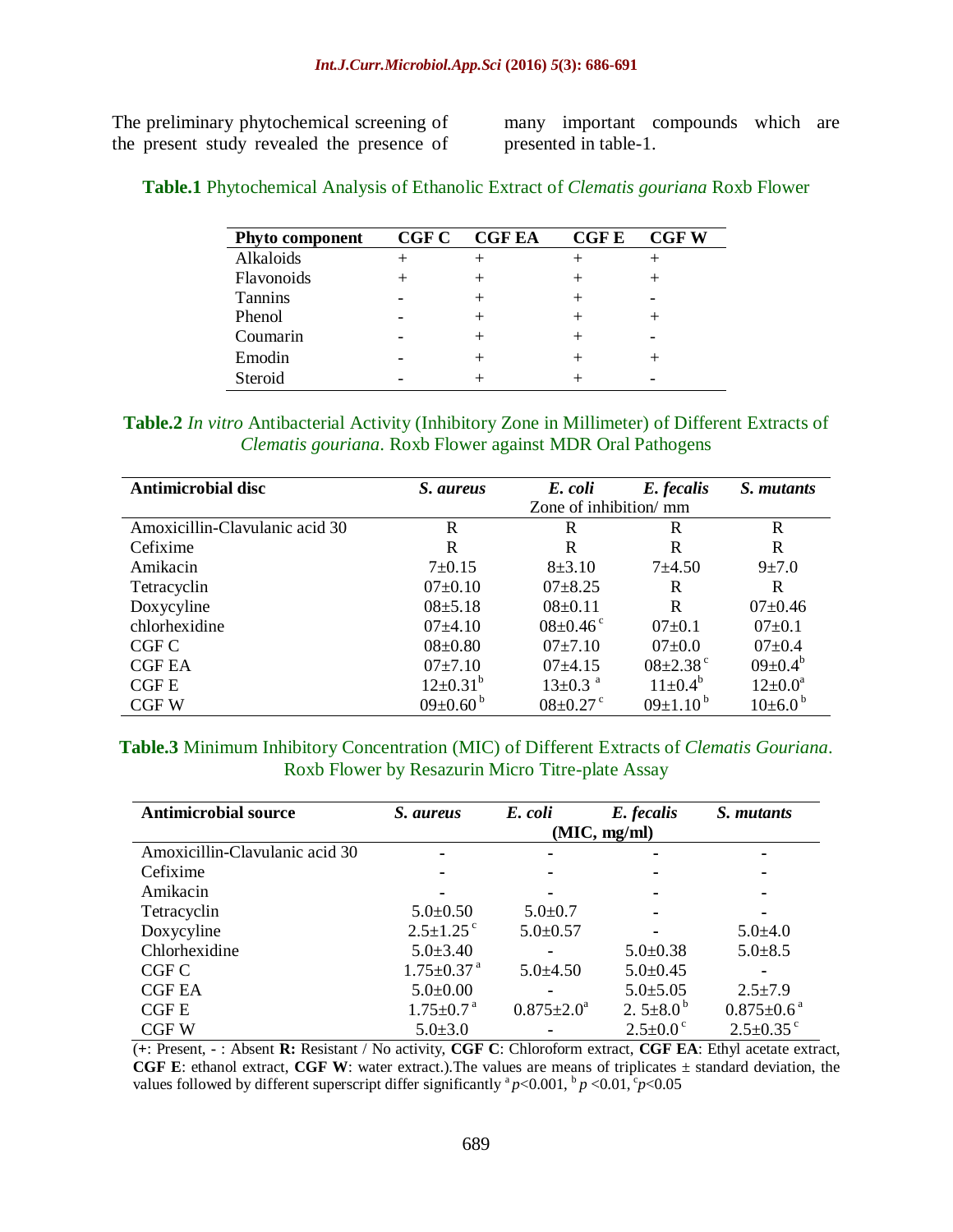All the phyto constituents tested were found in the ethanol and ethyl acetate extract. In water extract tannins, coumarins, steroid was absent. In Chloroform extract only alkaloids and flavonoids were detected.

## **Antibacterial Activity**

In the present study, we have evaluated the potential of different extracts of *Clematis gouriana* Roxb flower for its antimicrobial activity against MDR oral pathogens in terms of zone of inhibition and MIC values. The results are presented in table:  $(2-3)$ . Potent activity was seen in ethanol extract against *E. coli* with the zone of inhibition of 13mm and the MIC value of 0.875mg/ml followed by against both *S. aureus and S. mutants* (12 mm) with MIC value of 0. 1.75mg/ml and 0.875mg/ml respectively, Antimicrobial activity was not found with Amoxicillin-Clavulanic acid 30 and Cefixime standard antibiotics against all the MDR oral pathogens. Both *E. fecalis and S. mutants* were resistance to the standard antibiotics Tetracyclin, *E. fecalis*  was resistance to the standard antibiotics Doxycyline also.

In conclusion, the phyto chemicals/ secondary metabolites possess good, antioxidant activities and has been reported to exhibit various biological activities such as antimicrobial, anthelminthic, antiinflammatory etc. Several researchers have also screened many Indian medicinal plants for their phytchemicals (Jain *et al.,* 2010, Karthishwaran *et al.,* 2010).

The antimicrobial activity is contributed by essential oils, flavonoids, tritepenoids and other natural poly phenolic compounds found in the plants (Ramkumar *et al* 2007). The result of present investigation clearly indicates that the antibacterial activity varies with the solvent and the potent antimicrobial activity of ethanol against MDR oral pathogens may be due presence of various phyto constituents.

## **References**

- Ali, M. S., Mahmud, S., Perveen, S., Rizwani, G. H., and Ahmad, V. U. (1999).Screening for the antimicrobial properties of the leaves of *Calophyllum inophyllum* Linn. J. Chem. Soc. Pak. 21, 174-178.
- Barbour, E.K., Al Sharif, M., Sagherian, V.K., Habre, A.N., Talhouk, R.S., Talhouk, S.N. (2004). Screening of selected indigenous plants of Lebanon for antimicrobial activity. J. Ethnopharmacol. 93:1-7.
- Eloff, J.N.(1999). The antibacterial activity of 27 Southern African members of the Combretaceae. S. Afr. J Sci. 95: 148-152.
- Gulnaz,A.R., Anusuya, M.R., Husna Almas,Gururaj,R., Savitha,G., *Invitro*  Anti-Inflammatory activity and Phytochemical analysis of ethanolic extract of *Clematis Gouriana* Roxb leaf (UGC sponsored national level conference at Sarada Vilas College Mysore Recent Trends in Bioorganic chemistry and its applications to society-RTBAS 2014 ISBN :978-81- 930115-0-8. Page: 46-50.
- Gulnaz,A.R., Savitha,G., (2013), Evaluation of Antimicrobial Activity of Leaf and Stem Extracts of Sidda Medicinal Plant *Sida cordata:* International Journal of Medicine and Pharmaceutical Sciences (IJMPS) 3(3), 39-50.
- Gulnaz,A.R., Savitha,G., (2013). Phytochemical evaluation of leaf and stem extracts of Siddha medicinal plant: *Sida cordata* Journal of Evolution of Medical and Dental Sciences, 2, (15), (2514-2521).